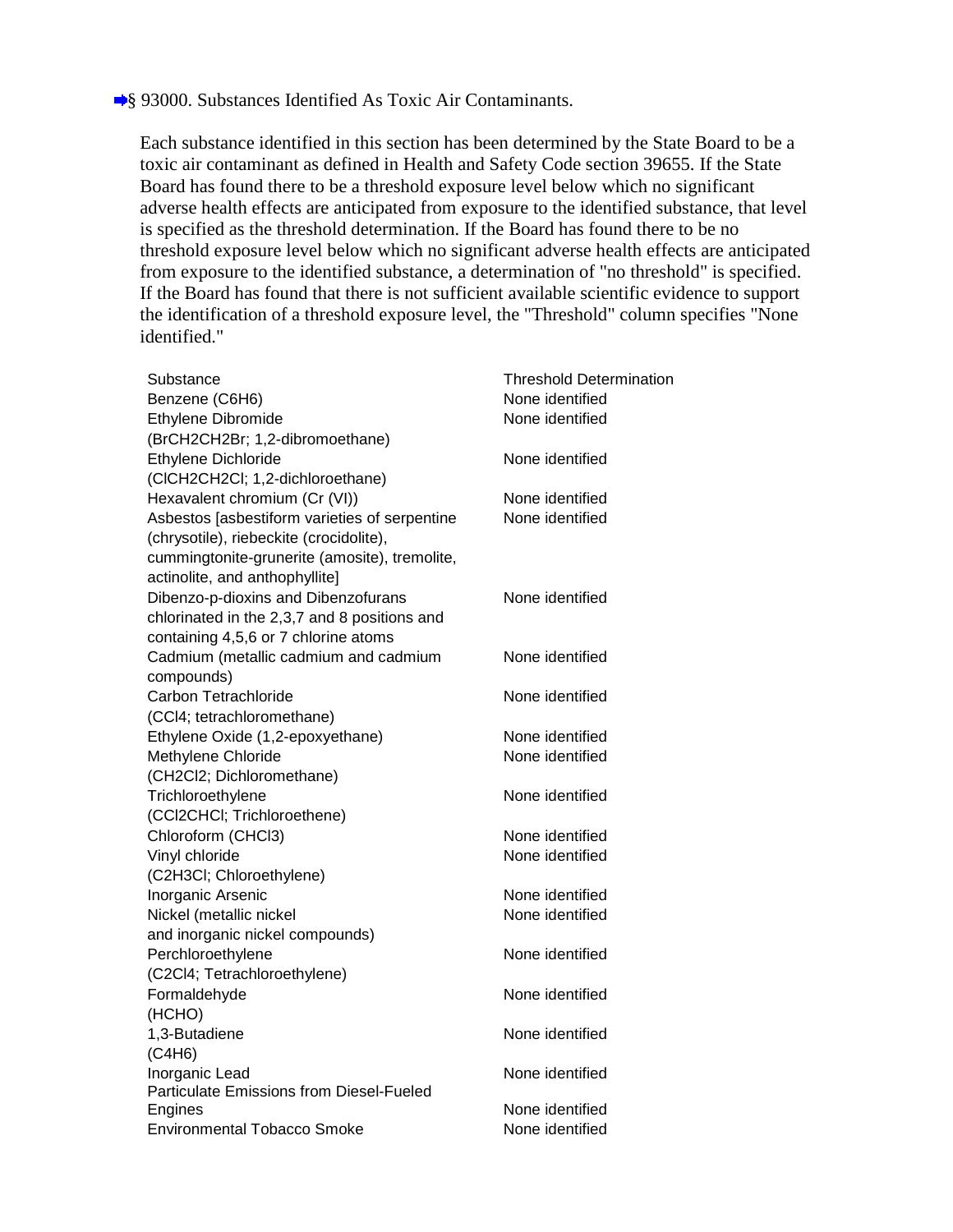§ 93001. Hazardous Air Pollutants Identified as Toxic Air Contaminants.

 Each substance listed in this section has been identified as a hazardous air pollutant pursuant to subsection (b) of Section 112 of the federal Clean Air Act (42 U.S.C. Section 7412(b)) and has been designated by the State Board to be a toxic air contaminant pursuant to Health and Safety Code Section 39657.

 Acrylic acid Allyl chloride Benzene (including benzene from gasoline) Benzyl chloride Bis (2-ethylhexyl) phthalate (DEHP) Bis (chloromethyl) ether Calcium cyanamide Carbon disulfide Carbonyl sulfide Chloroacetic acid Substance Acetaldehyde Acetamide Acetonitrile Acetophenone 2-Acetylaminofluorene Acrolein Acrylamide Acrylonitrile 4-Aminobiphenyl Aniline o-Anisidine Asbestos Benzidine Benzotrichloride Biphenyl Bromoform 1,3-Butadiene Caprolactam Captan Carbaryl Carbon tetrachloride Catechol Chloramben Chlordane Chlorine 2-Chloroacetophenone Chlorobenzene Chlorobenzilate Chloroform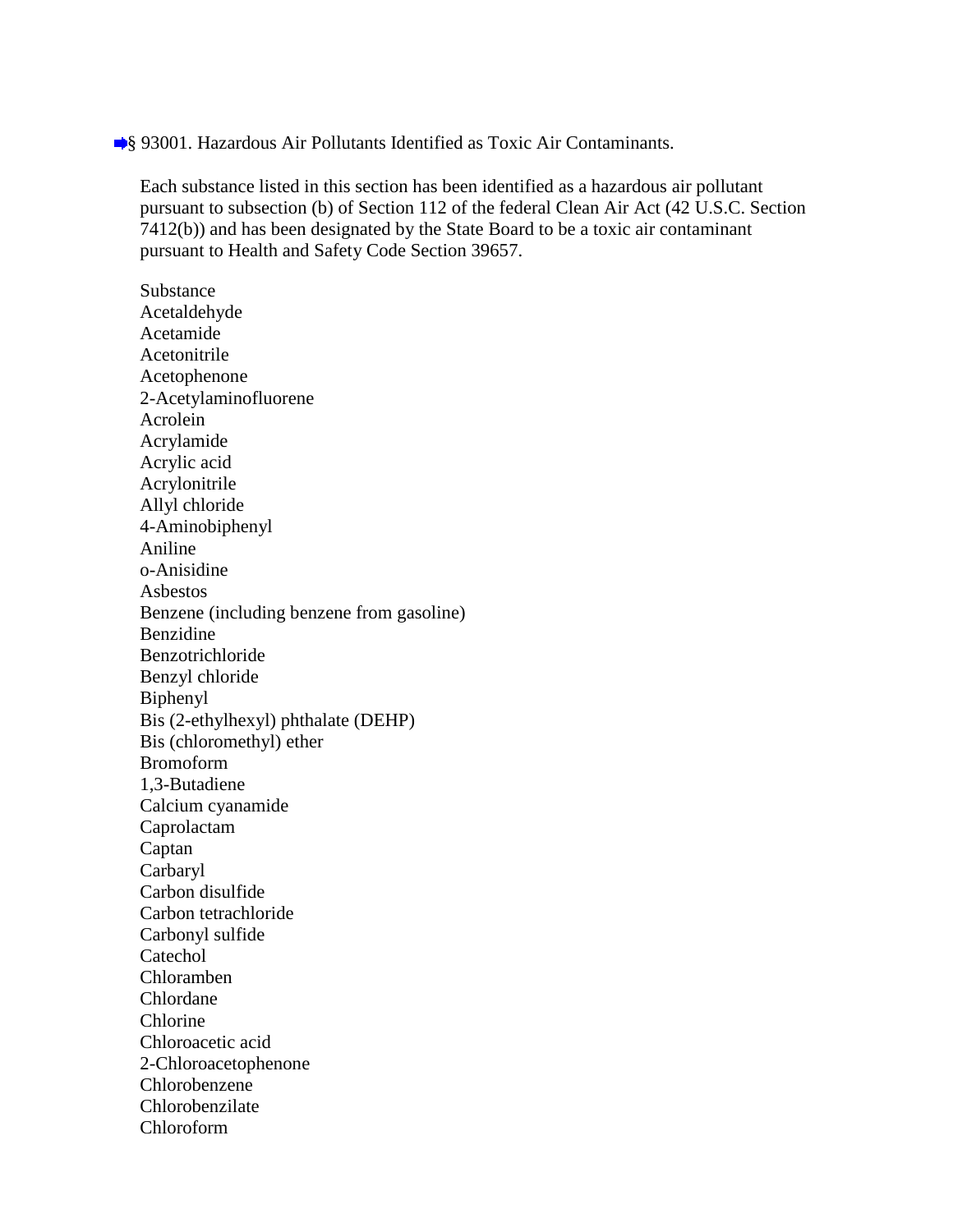Chloromethyl methyl ether Cresols/Cresylic acid (isomers and mixture) 2,4-D, salts and esters 1,4-Dichlorobenzene (p) Dichloroethyl ether (Bis (2-chloroethyl) ether) N.N-Diethyl aniline (N.N-Dimethylaniline) Diethyl sulfate 3,3-Dimethyl benzidine Dimethyl carbamoyl chloride Dimethyl formamide 1,1-Dimethyl hydrazine Dimethyl phthalate Dimethyl sulfate 4,6-Dinitro-o-cresol, and salts Ethyl acrylate Ethyl benzene Ethyl carbamate (Urethane) Ethyl chloride (Chloroethane) Ethylene dibromide (Dibromoethane) Ethylene dichloride (1,2-Dichloroethane) Ethylene glycol Ethylene imine (Aziridine) Ethylene oxide Ethylene thiourea Ethylidene dichloride (1,1-Dichloroethane) Chloroprene o-Cresol m-Cresol p-Cresol Cumene DDE Diazomethane Dibenzofurans 1,2-Dibromo-3-chloropropane Dibutylphthalate 3,3-Dichlorobenzidene 1,3-Dichloropropene Dichlorvos Diethanolamine 3,3-Dimethoxybenzidine Dimethyl aminoazobenzene 2,4-Dinitrophenol 2,4-Dinitrotoluene 1,4-Dioxane (1,4-Diethyleneoxide) 1,2-Diphenylhydrazine Epichlorohydrin (1-Chloro-2,3-epoxypropane) 1,2-Epoxybutane Formaldehyde Heptachlor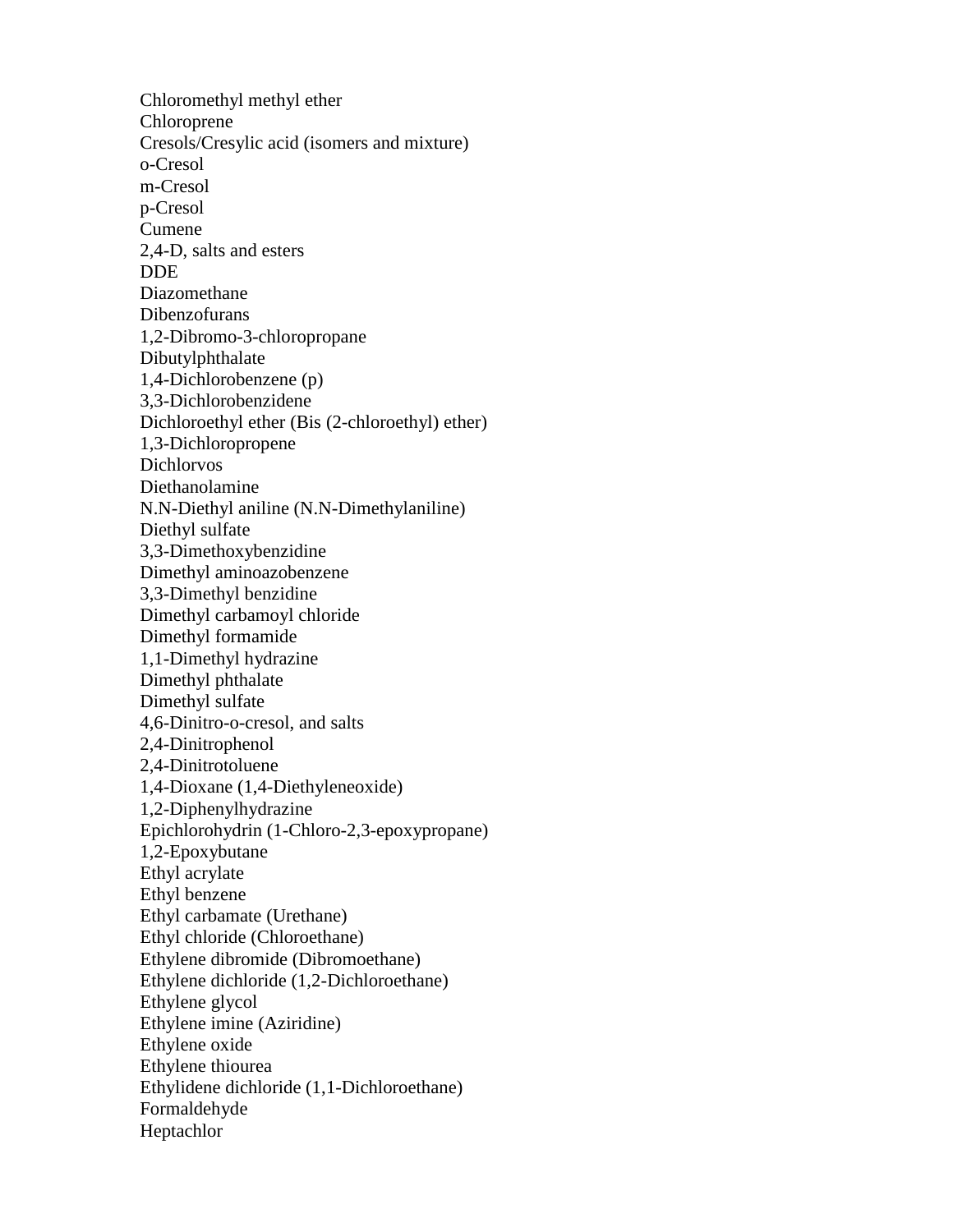Hydrochloric acid Hydrogen fluoride (Hydrofluoric acid) Lindane (all isomers) Maleic anhydride Methyl bromide (Bromomethane) Methyl chloride (Chloromethane) Methyl chloroform (1,1,1-Trichloroethane) Methyl ethyl ketone (2-Butanone) Methyl hydrazine Methyl iodide (Iodomethane) Methyl isobutyl ketone (Hexone) Methyl isocyanate Methyl tert butyl ether Methylene chloride (Dichloromethane) Methylene diphenyl diisocyanate (MDI) Phthalic anhydride Polychlorinated biphenyls (Aroclors) 1,3-Propane sultone Hexachlorobenzene Hexachlorobutadiene Hexachlorocyclopentadiene Hexachloroethane Hexamethylene-1,6-diisocyanate Hexamethylphosphoramide Hexane Hydrazine Hydroquinone Isophorone Methanol Methoxychlor Methyl methacrylate 4,4-Methylene bis(2-chloroaniline) 4,4-Methylenedianiline Naphthalene Nitrobenzene 4-Nitrobiphenyl 4-Nitrophenol 2-Nitropropane N-Nitroso-N-methylurea N-Nitrosodimethylamine N-Nitrosomorpholine Parathion Pentachloronitrobenzene (Quintobenzene) Pentachlorophenol Phenol p-Phenylenediamine Phosgene Phosphine Phosphorus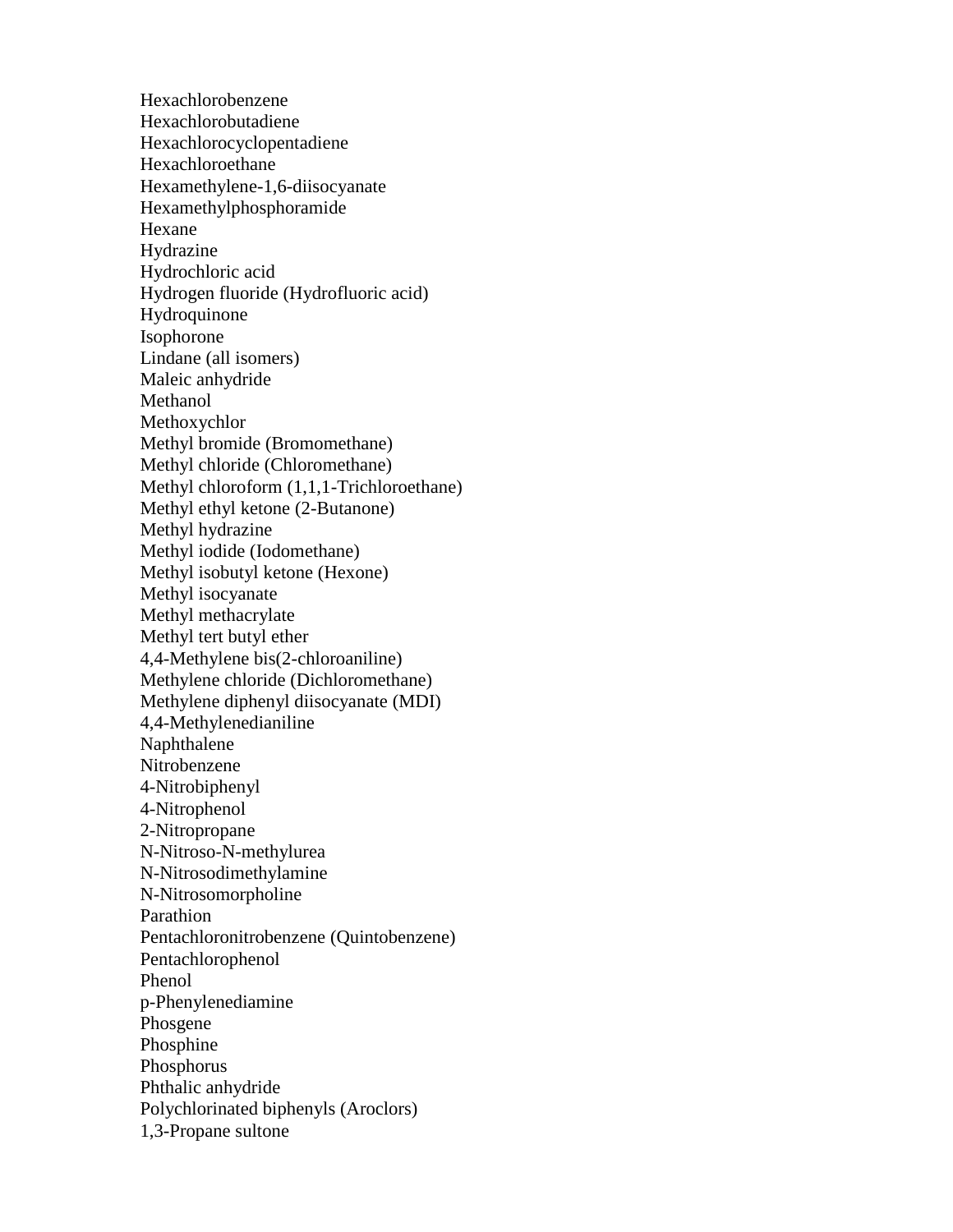Propoxur (Baygon) Prophylene dichloride (1,2-Dichloropropane) Propylene oxide Styrene oxide 2,4-Toluene diamine Toxaphene (chlorinated camphene) Vinyl acetate Vinyl bromide Vinyl chloride Vinylidene chloride (1,1-Dichloroethylene) Xylenes (isomers and mixture) Antimony Compounds Arsenic Compounds (inorganic including arsine) Beryllium Compounds Cadmium Compounds Chromium Compounds Cobalt Compounds Coke Oven Emissions Cyanide Compounds [FN1] Glycol ethers [FN2] Lead Compounds Manganese Compounds Mercury Compounds Fine mineral fibers **[FN3]**  Nickel Compounds beta-Propiolactone Propionaldehyde 1,2-Propylenimine (2-Methylaziridine) Quinoline **Ouinone** Styrene 2,3,7,8-Tetrachlorodibenzo-p-dioxin 1,1,2,2-Tetrachloroethane Tetrachloroethylene (Perchloroethylene) Titanium tetrachloride Toluene 2,4-Toluene diisocyanate o-Toluidine 1,2,4-Trichlorobenzene 1,1,2-Trichloroethane Trichloroethylene 2,4,5-Trichlorophenol 2,4,6-Trichlorophenol Triethylamine Trifluralin 2,2,4-Trimethylpentane o-Xylenes m-Xylenes p-Xylenes